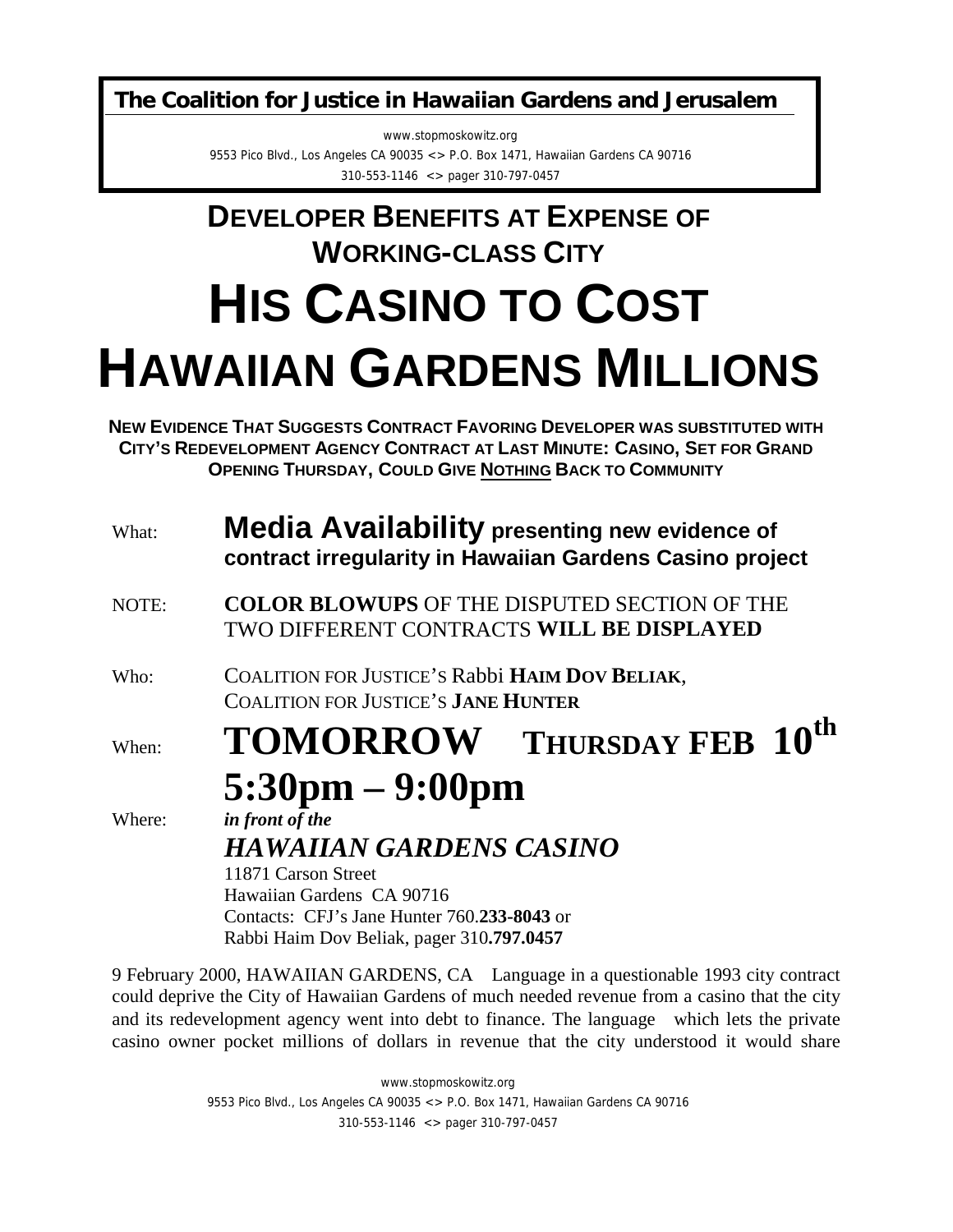in—appears in a version of the redevelopment agreement that apparently was mysteriously swapped for the staff-drafted contract.

The **COALITION FOR JUSTICE,** a non-profit, grassroots organization that has closely monitored this public/private casino partnership has obtained the long-lost original contract in question. This original contract validates staff and other accounts that copies of the substitute document—with wording that differed sharply from the staff's recommendation and draft contract—unexpectedly appeared in a conference room where the **HAWAIIAN GARDENS COMMUNITY REDEVELOPMENT AGENCY** held an unscheduled closed-session, after which they adopted the substituted document. The substituted document also lowered redeveloper **IRVING MOSKOWITZ'** "good-faith" deposit from \$3 million to a mere \$25,000 and removed his responsibility for toxic cleanup of the site.

In addition, a 1994 amendment to the contract excused Moskowitz from paying half the costs of relocating existing businesses. The COALITION is currently researching how that provision was rammed through. This contract with Moskowitz has resulted in crushing debts for the agency and the city, a working-class city of 14,800 located in the southeastern corner of Los Angeles County, while allowing his project, the **HAWAIIAN GARDENS CASINO**, to potentially reap millions for his company.

The COALITION has given a copy of the original contract to the state's **JOINT LEGISLATIVE AUDIT COMMITTEE (JLAC),** which recently opened an investigation into Moskowitz' dealings with Hawaiian Gardens.

The "no-tax" language in the Moskowitz/Hawaiian Gardens contract, as well as copies of the original and substitute contracts, plus a three-color line-by-line comparison of the two, are available to reporters and are being posted this week on [www.stopmoskowitz.org.](http://www.stopmoskowitz.org/) To obtain these, please contact the COALITION'S **JANE HUNTER** at (760) **233-8043**.

The COALITION FOR JUSTICE is working to restore Hawaiian Gardens' public funds drained by Moskowitz' casino and to stop his funding of militant opposition to Israeli-Palestinian peace.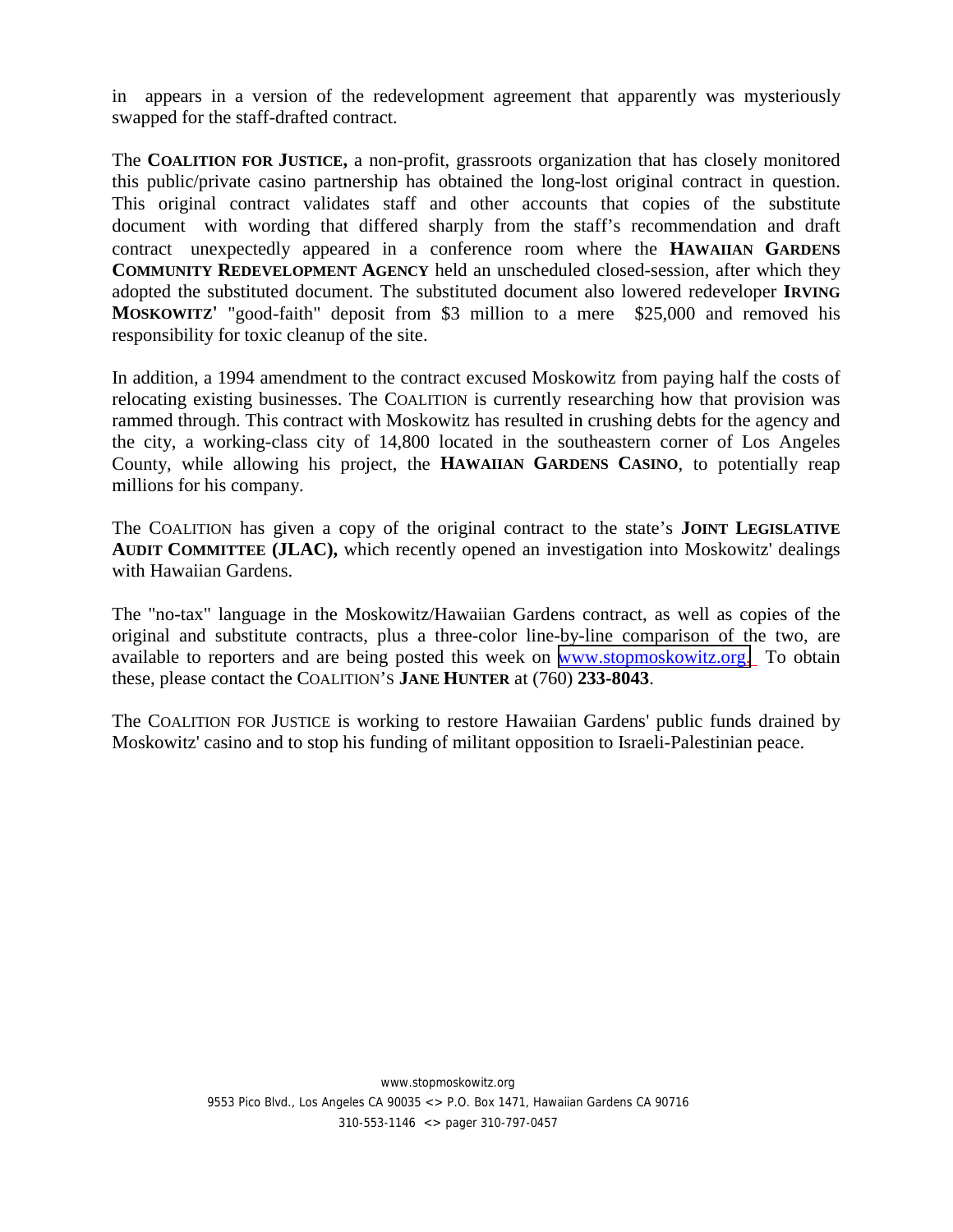## **DEVELOPER BENEFITS AT EXPENSE OF WORKING CLASS CITY HAWAIIAN GARDENS CASINO TO COST CITY MILLIONS**

## **NEW EVIDENCE THAT SUGGESTS CONTRACT FAVORING DEVELOPER WAS SUBSTITUTED WITH CITY'S REDEVELOPMENT AUTHORITY CONTRACT AT LAST MINUTE: CASINO, SET FOR GRAND OPENING THURSDAY, COULD GIVES NOTHING BACK TO COMMUNITY**

9 February 2000, HAWAIIAN GARDENS, CA—Language in a questionable 1993 city contract could deprive the City of Hawaiian Gardens of much needed revenue from a casino that the city and its redevelopment agency went into debt to finance. The language—which may ultimately let the private casino owner pocket millions of dollars in revenue that the city understood it would share in—appears in a version of the redevelopment agreement that apparently was mysteriously swapped for the staff-drafted contract.

The **COALITION FOR JUSTICE,** a non-profit, grassroots organization that has closely monitored this public/private casino partnership has obtained the long-lost original contract in question. This original contract validates staff and other accounts that copies of the substitute document—with wording that differed sharply from the staff's recommendation and draft contract—unexpectedly appeared in a conference room where the **HAWAIIAN GARDENS COMMUNITY REDEVELOPMENT AGENCY** held an unscheduled closed-session, after which they adopted the substituted document. The substituted document also lowered redeveloper **IRVING MOSKOWITZ'** "good-faith" deposit from \$3 million to merely \$25,000 and removed his responsibility for toxic cleanup of the site.